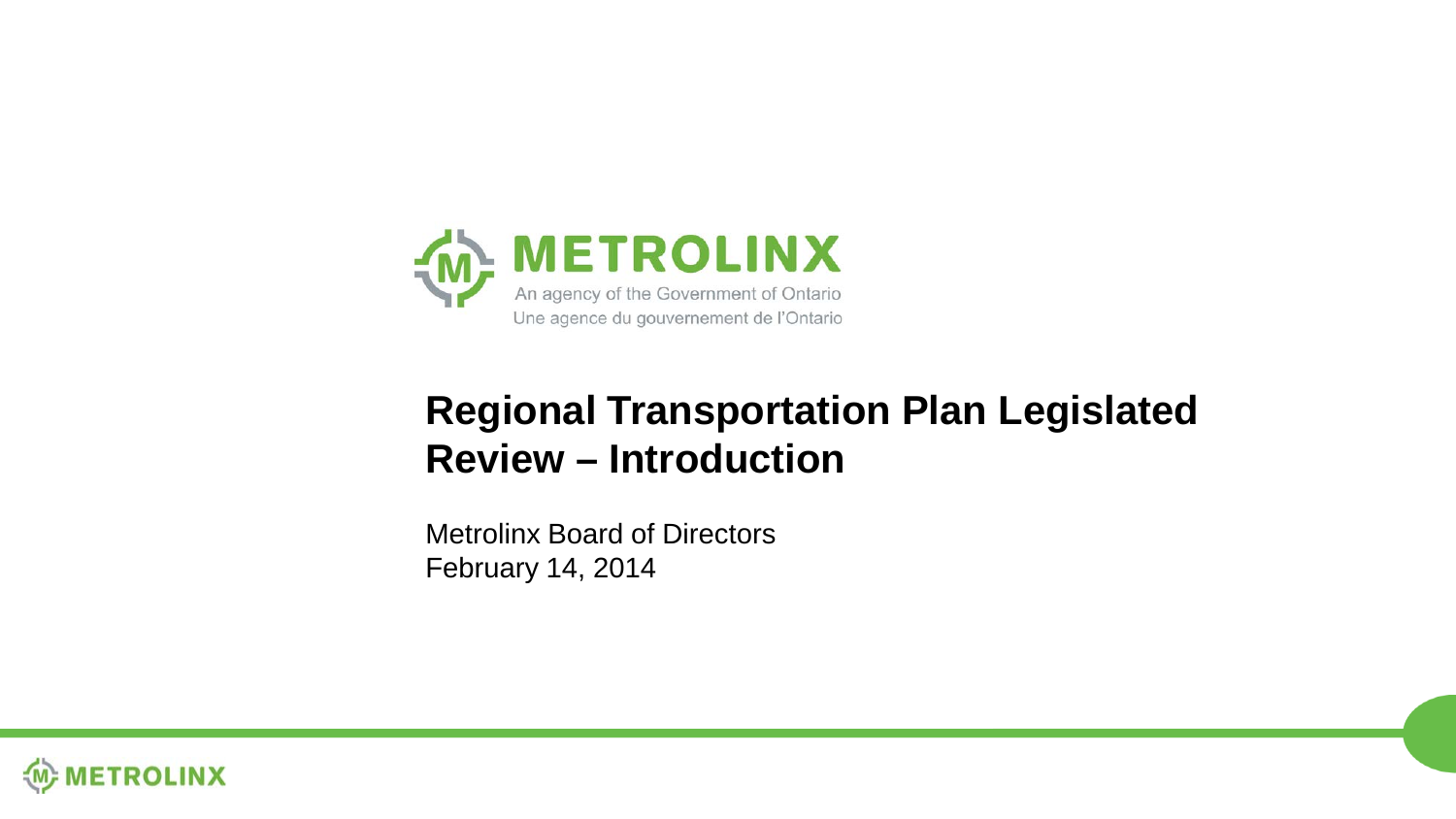# **The Regional Transportation Plan - The Big Move**

- The Big Move is the first Regional Transportation Plan (RTP) for the Greater Toronto and Hamilton Area
	- Integrated mobility vision for 6 regions, 30 municipalities and 10 transit operators
- Builds on the framework of the *Green Belt Plan* and *The Growth Plan for the Greater Golden Horseshoe*
- Lays out common vision, goals and objectives for the region
- Multimodal scope considers all modes of transportation
- 10 strategies comprised of 92 actions and policies, including 9 'Big Moves'
- Long-range regional transit network plan to 2031

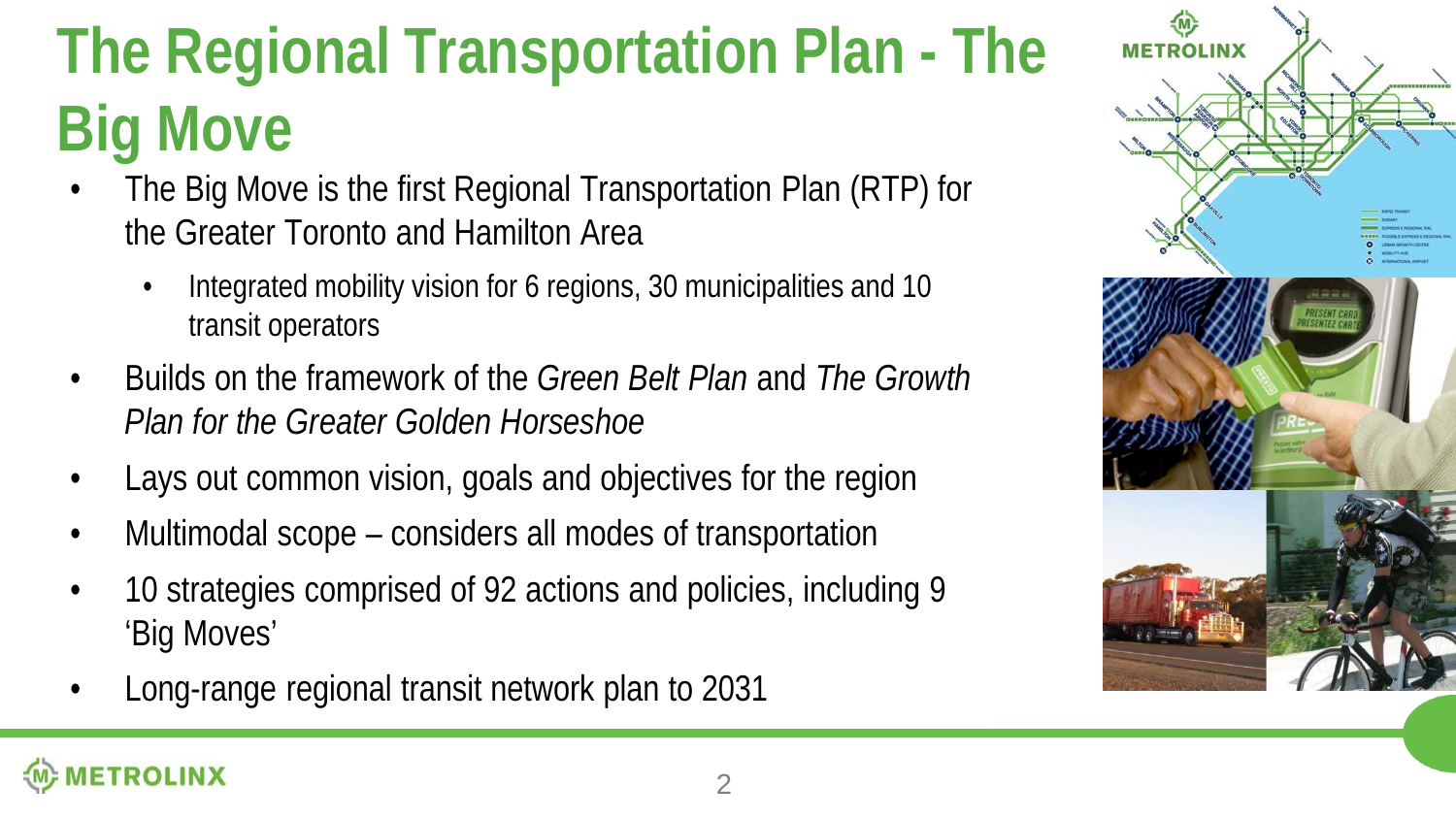# **About The Big Move – Developing the Plan**





 $\boxed{\bigcirc}$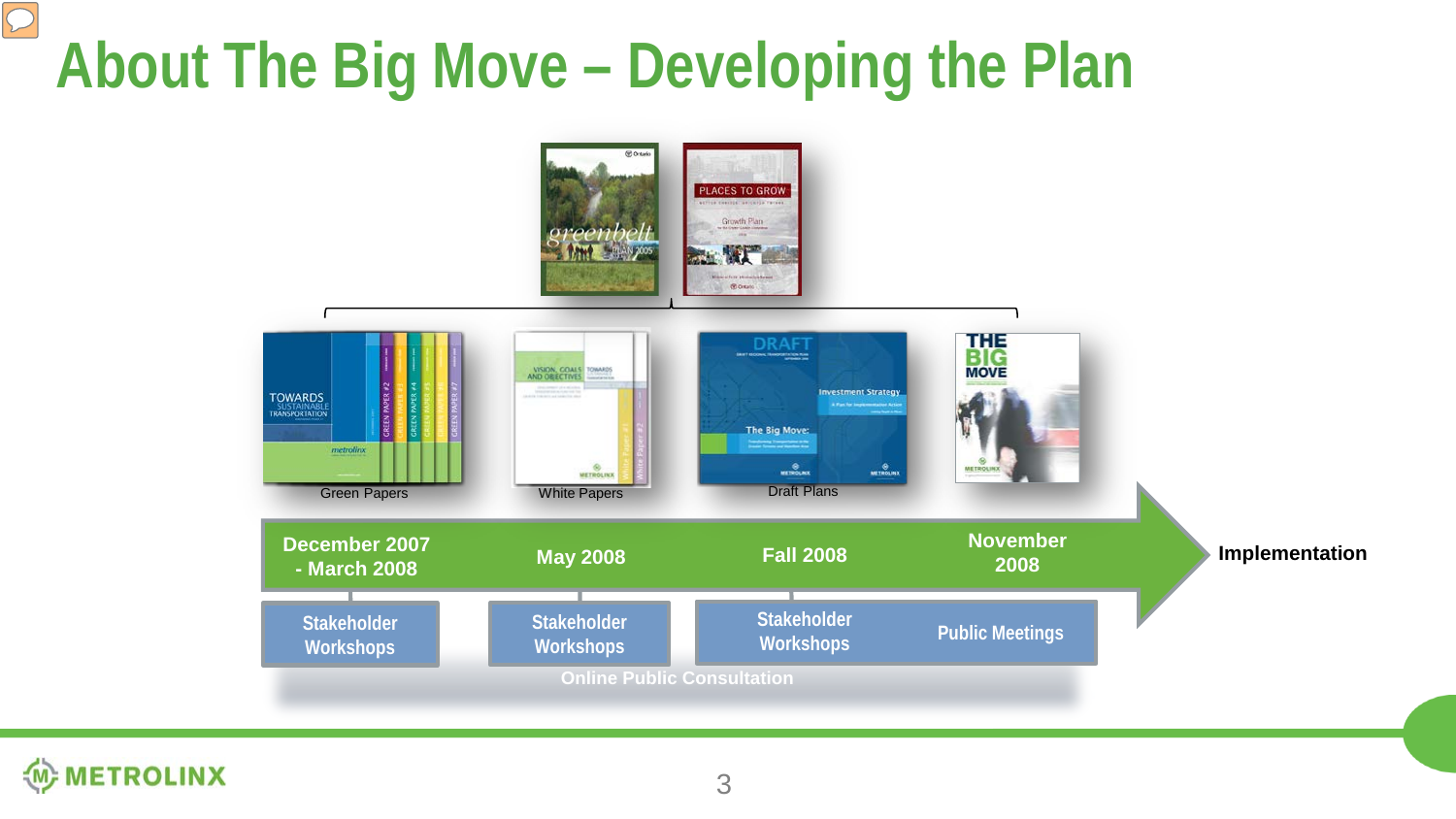# **Implementation Since 2008**

- Merger with GO and creation of PRESTO and UP Express operating divisions
- \$16 billion in projects underway, including Eglinton Crosstown LRT, UP Express, Toronto-York Spadina Subway Extension, Mississauga Transitway, York Region VIVANext Rapidways, Union Station Upgrades, and GO Transit rail service expansion
- Advancement of key policy areas, such as Urban Freight Forum, PRESTO implementation, and mobility hub planning
- The Big Move Technical Update February 2013
	- Reconciled The Big Move with GO2020
	- Incorporated findings of the GO Electrification Study, as well as Environmental Assessments and feasibility studies
- Metrolinx Investment Strategy May 2013

**OLINX** 

- Confirmed Next Wave projects as the next priority projects
- The Big Move Baseline Monitoring Report September 2013
	- Development of KPIs to measure the goals of The Big Move

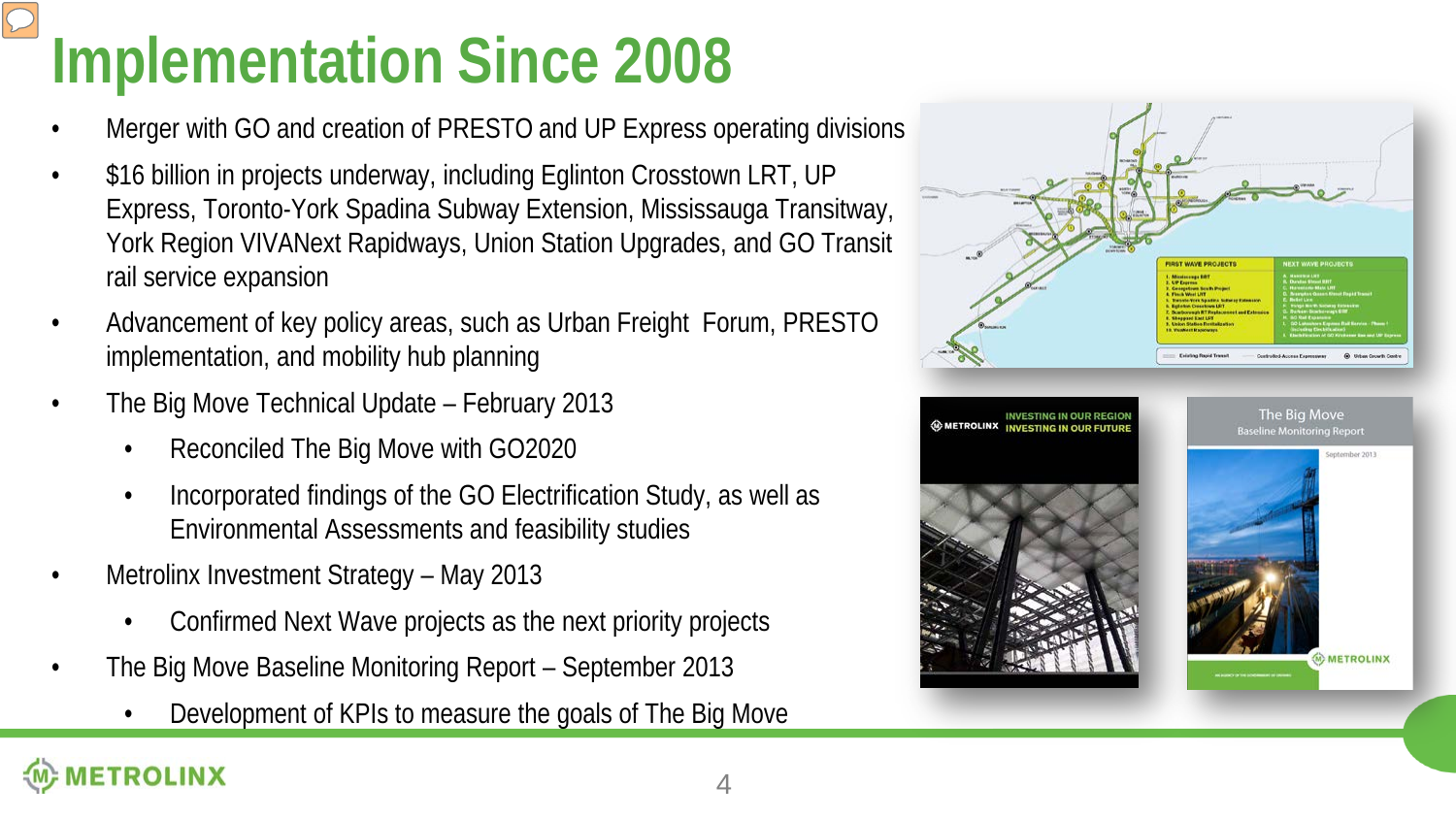#### **Requirement for the Legislated Review of the RTP**

- The *Metrolinx Act (2006)* lists requirements regarding the preparation and updating of the Regional Transportation Plan
	- RTP must conform to growth plans approved under the *Places to Grow Act*
	- Any change to the RTP must involve public consultation
- The plan must be reviewed at least every 10 years after the *Metrolinx Act* came into force
	- This means that **The Big Move must be reviewed by 2016**

*II* The Corporation shall, at<br>least every 10 years after least every 10 years after subsection (1) comes into force, complete a review of the transportation plan required by clause (1) (a) and make any necessary changes to the transportation plan to ensure that it complies with the prescribed provincial plans and policies in accordance with clause (2) (d). 2006, c. 16, s. 6 (4). "

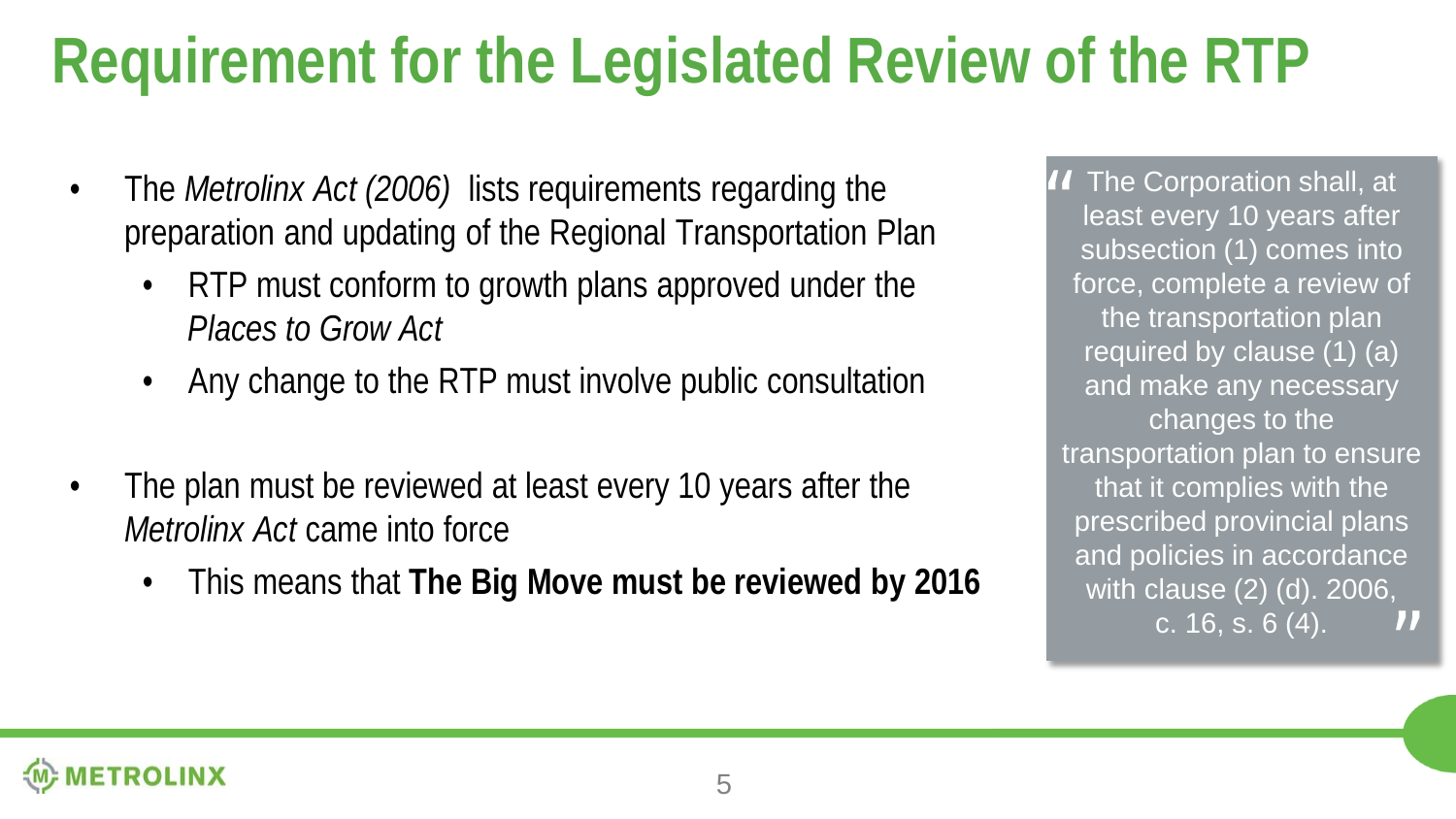#### **Supporting Metrolinx Studies**

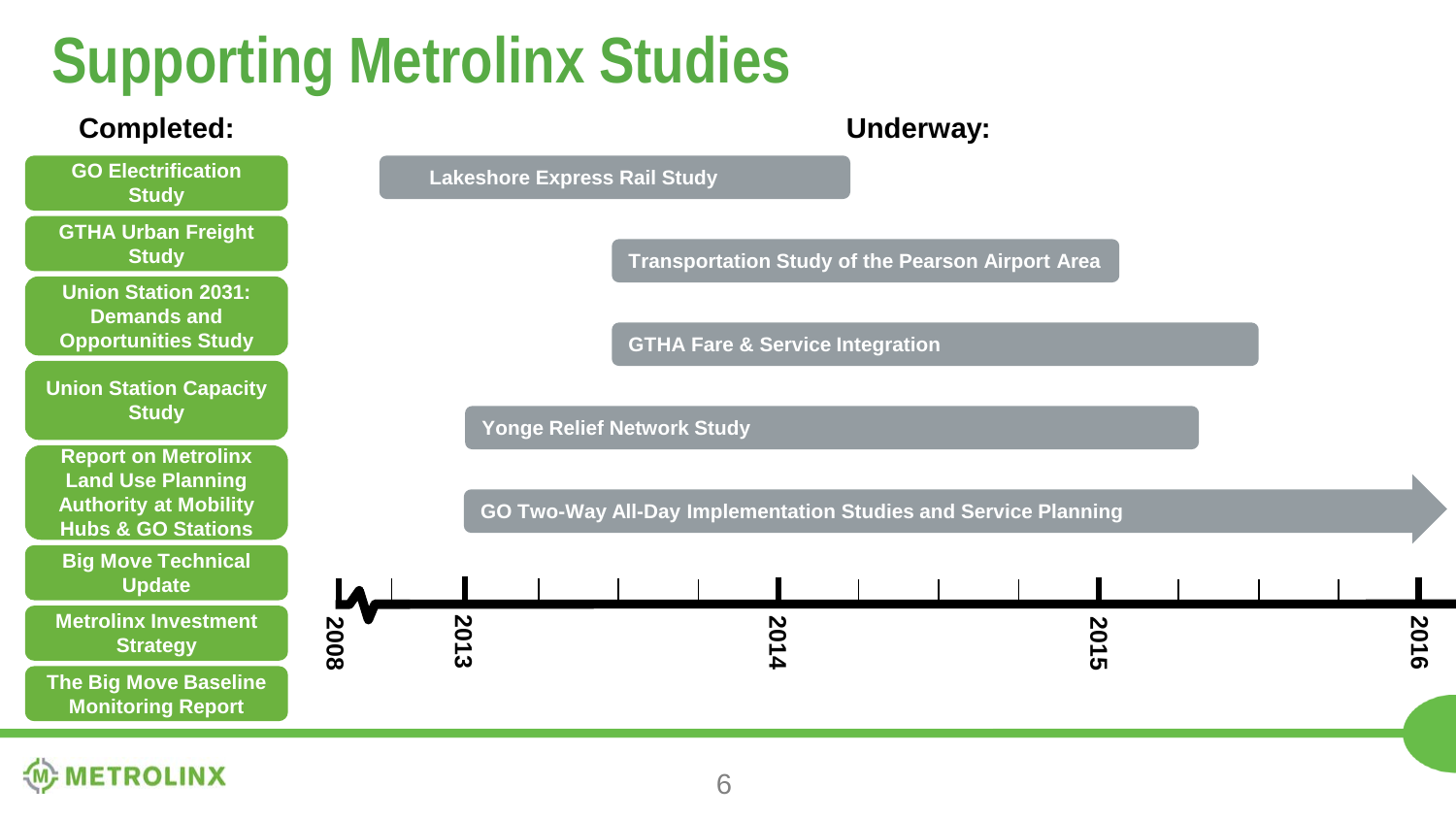## **Aligning the Growth Plan and RTP Legislated Reviews**

- Per the Places to Grow Act (2005), the Growth Plan for the Greater Golden Horseshoe also has a legislated requirement to have commenced its review by 2016
- Metrolinx will work to align upcoming legislated reviews such as the Growth Plan
	- Sharing information on development of performance measures and KPIs
	- Identifying policy areas where coordination is needed
	- Coordinating timing for analysis to promote mutually supportive work plans
- Alignment of reviews supported by Transit Investment Strategy Advisory Panel (December 2013)
	- Recommendation that the review of The Big Move be brought forward to begin in 2014, with the review of the Growth Plan for the Greater Golden Horseshoe, and that the two reviews be coordinated





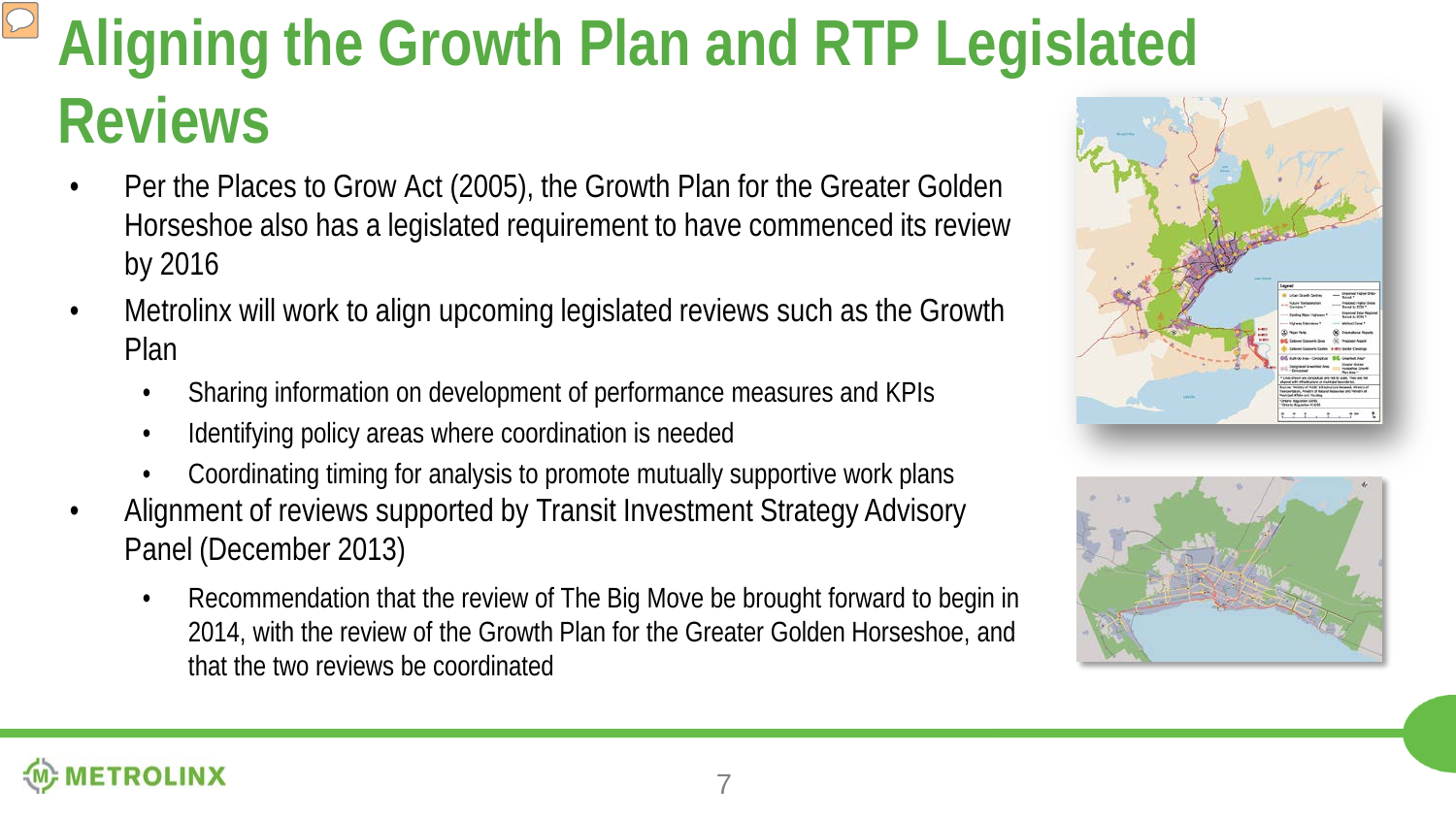## **Key Elements of the Legislated Review Process**

- Development of work plan that outlines:
	- Scope of the legislated review
	- Timelines for development and release of technical documents
	- Coordination points with the Growth Plan review
	- Consultation plan
- Comprehensive evidence-based technical analysis to:
	- Determine needs across the region to 2041 in support of provincial growth forecasts
	- Integrate findings of studies recently completed and currently underway
- Review of The Big Move strategies, actions, policies, and projects to reflect recent study findings and new information, and to address policy gaps
- Coordinate updated transportation planning with Provincial policy review, including Growth Plan and Greenbelt Plan reviews
- Engagement with municipal partners to coordinate with local plans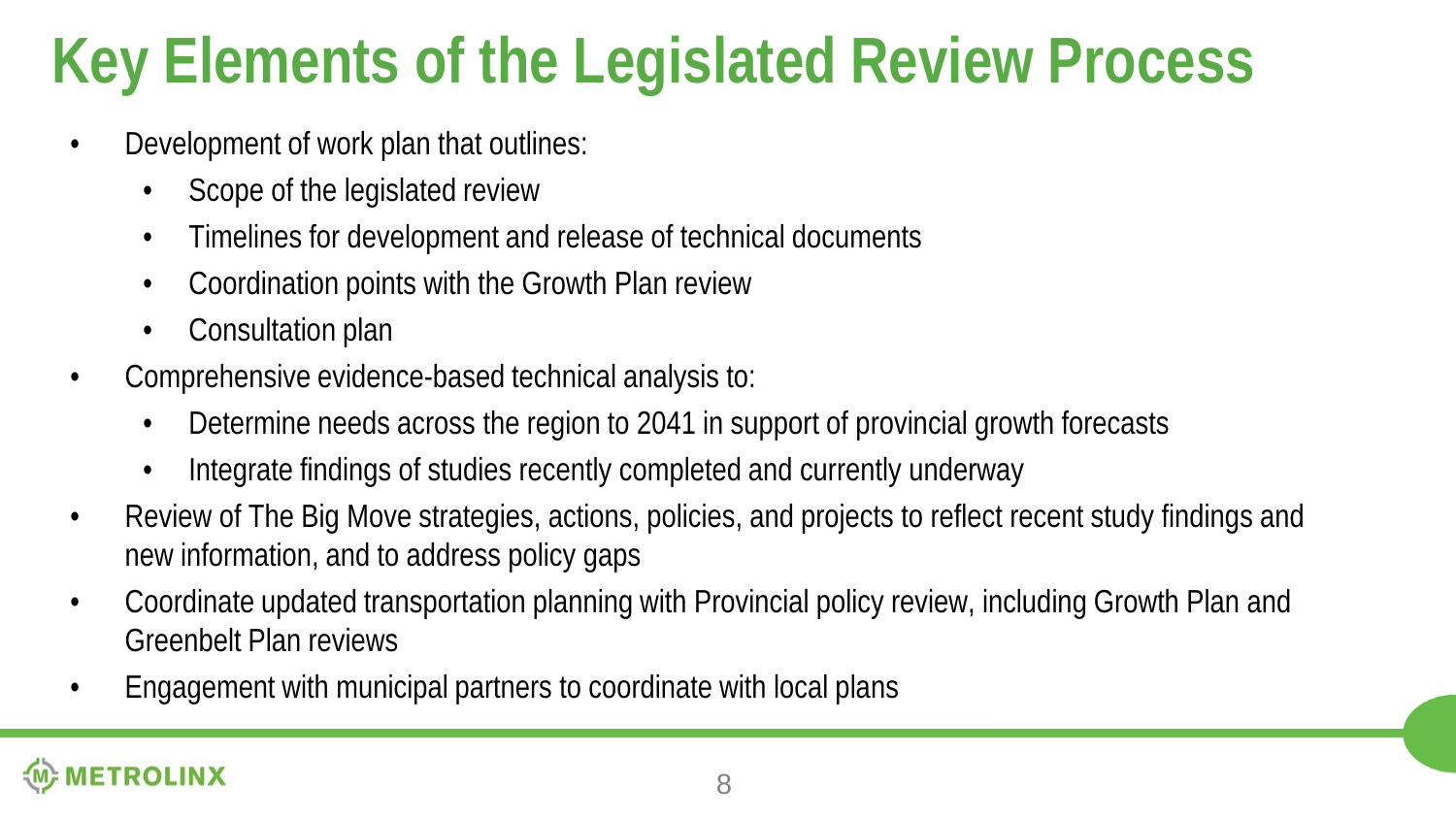#### **Public and Stakeholder Consultation**

- A robust, region-wide public and stakeholder consultation plan will be developed to foster dialogue and solicit input through a variety of means with:
	- Elected officials at every level
	- Relevant government agencies
	- First Nations communities
	- Municipal staff
	- Key stakeholders, including but not limited to NGOs, industry associations, residents' associations and business groups
	- The public

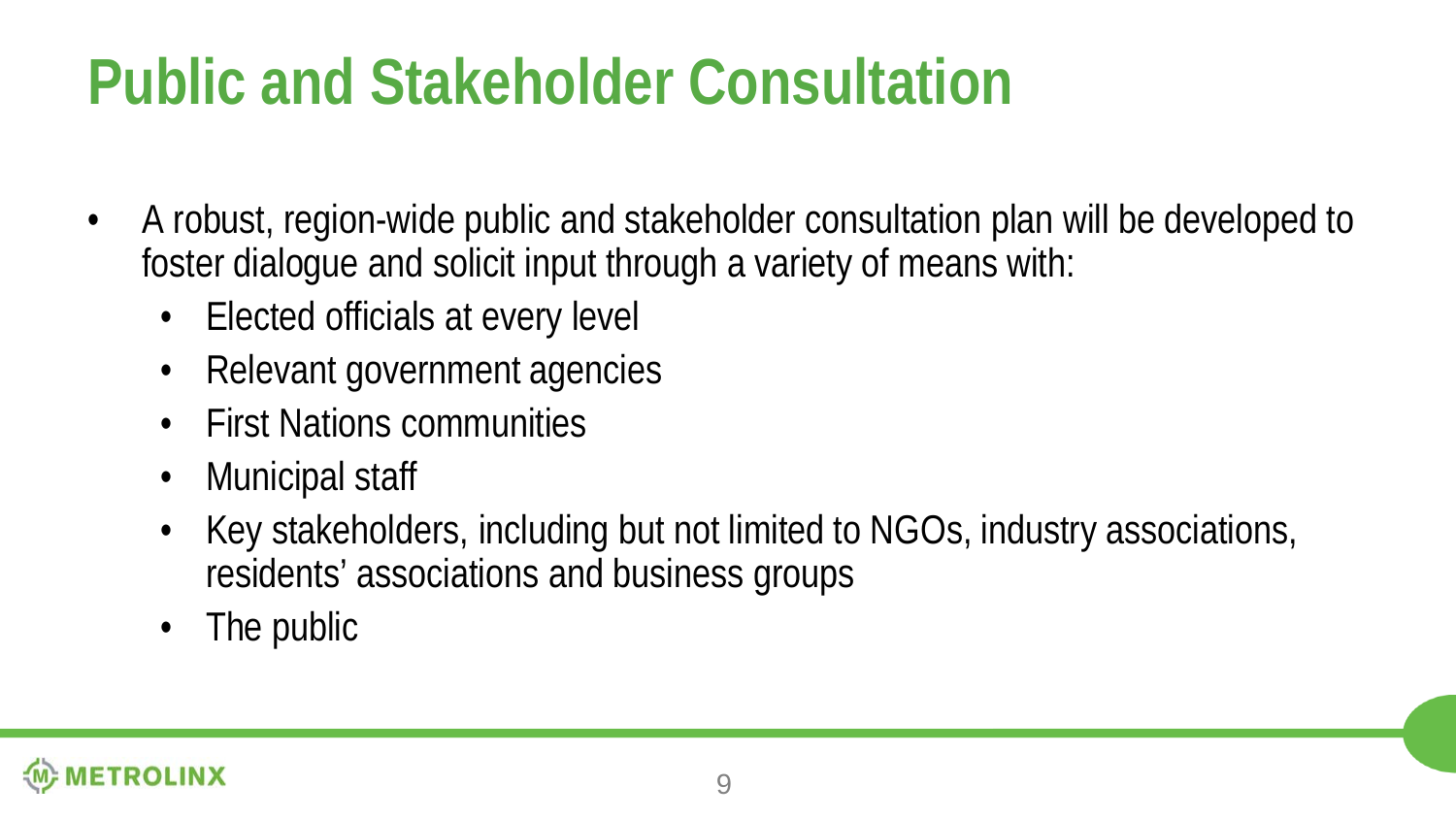#### **Legislated Review Timeline**